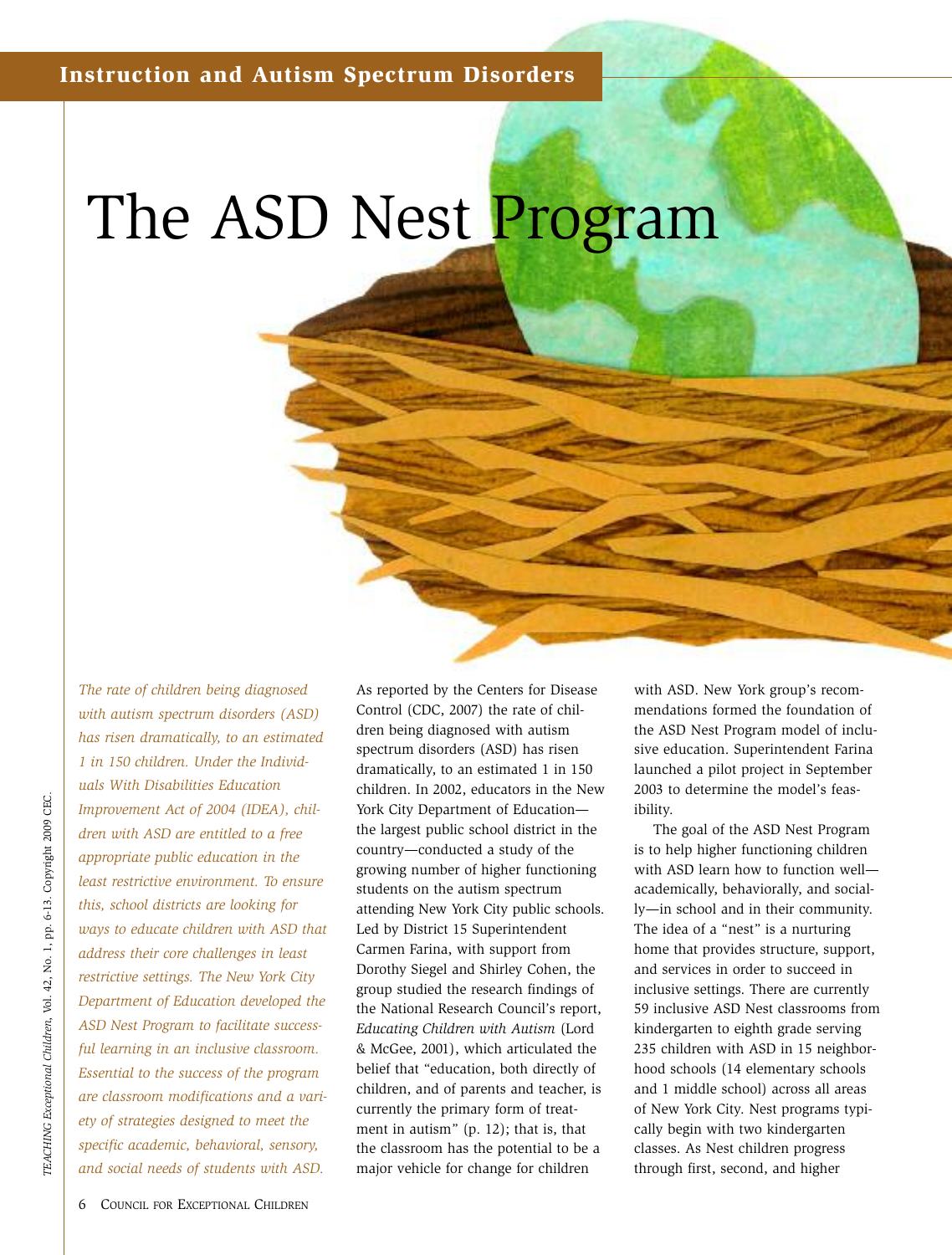# *A Model for Inclusive Public Education for Students With Autism Spectrum Disorders*

**Kristie P. Koenig Jamie Bleiweiss Susan Brennan Shirley Cohen Dorothy E. Siegel**

grades, their schools open Nest classes to accommodate them. Eventually, the elementary schools will have one or two Nest classes in every grade from kindergarten through Grade 5.

### **The classroom has the potential to be a major vehicle for change for children with ASD.**

The ASD Nest Program model strives to create, within a grade-appropriate academic framework, a therapeutic environment in which the requisite supports are provided by a transdisciplinary team of specially trained educators and therapists. Essential to the success of the program are a variety of strategies and classroom modifications designed to meet the specific needs of students with ASD.

The ASD Nest Program employs components of evidence-based models, approaches, and practices as well as promising intervention strategies. One of the models used as a reference point in creating the ASD Nest program was the LEAP preschool (Strain & Bovey, 2008), a nationally validated model that has been replicated at a large number of sites. Integral components in the model (see Cohen & Bleiweiss, 2007) include positive behavior supports (Crimmins, Farrell, Smith, & Bailey, 2007; Durand & Hieneman, 2008) and promising practices such as social stories (Gray, 2000), relationshipbased strategies (Gutstein & Sheely, 2002), and other social/cognitive strategies (Myles, 2005; Myles, Trautman, & Schelvan, 2004; Winner, 2005, 2007). Table 1 delineates the key elements of the ASD Nest Program.

#### **The ASD Nest Curriculum**

ASD Nest classrooms provide the same grade-level academic curriculum as other classrooms in their schools. In

addition, they utilize selected instructional strategies and behavioral supports (see box, "Basic Instructional Supports") designed especially for children with ASD and other exceptional conditions. The core curriculum of strategies, supports, and tools (see Cohen & Bleiweiss, 2007) implemented in all ASD Nest classrooms was developed by Shirley Cohen in collaboration with Jamie Bleiweiss, Dorothy Siegel,

#### **Basic Instructional Supports**

- Daily class schedule
- Visual aids
- Choice-making opportunities
- Role playing
- Peer supports
- Classroom environmental modifications
- "Catch them being good"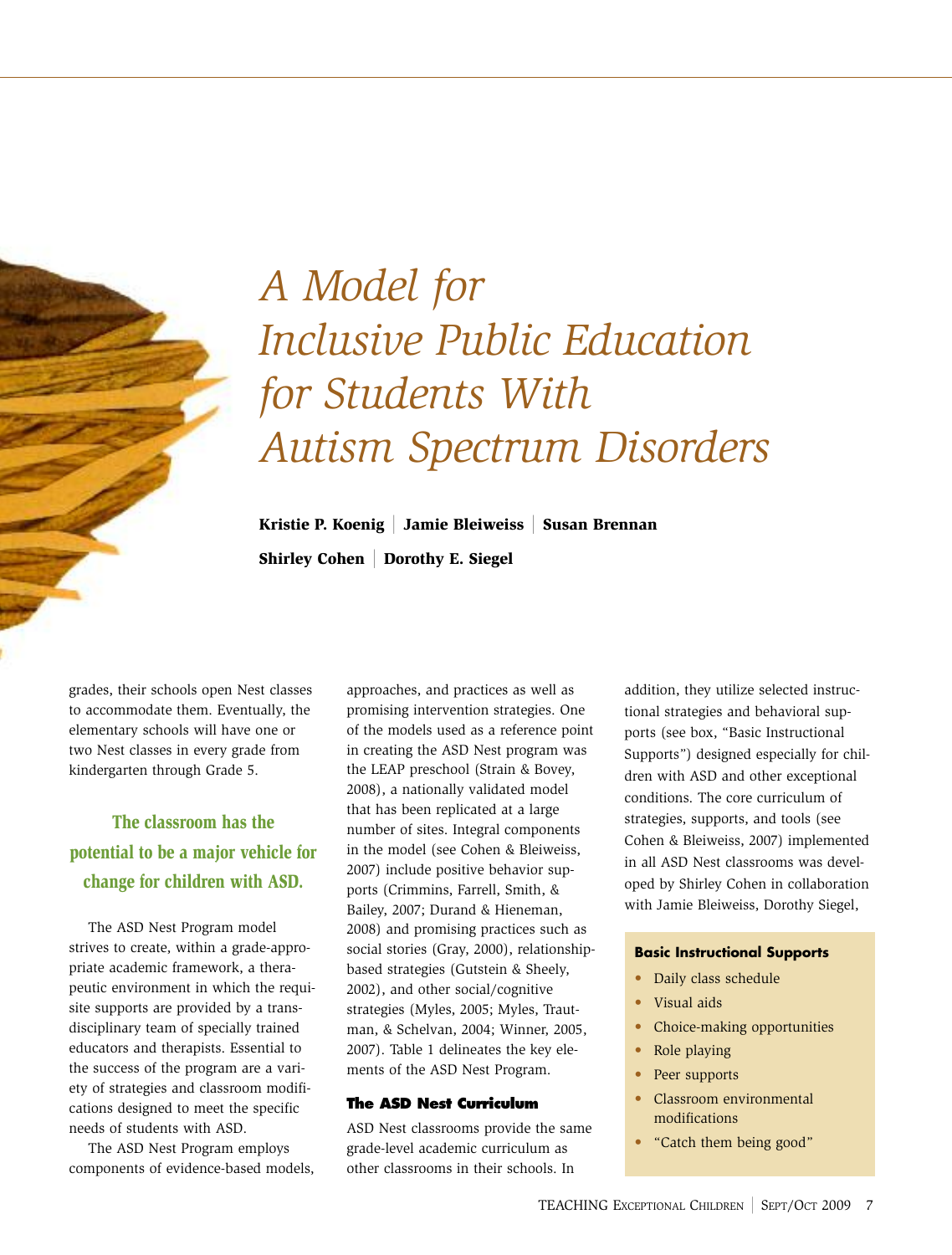#### **Table 1. Key Elements of the ASD Nest Program**

| Element                              | <b>Descriptor</b>                                                                                                                                                                                                                                                                                                                                                                                                                                           |  |
|--------------------------------------|-------------------------------------------------------------------------------------------------------------------------------------------------------------------------------------------------------------------------------------------------------------------------------------------------------------------------------------------------------------------------------------------------------------------------------------------------------------|--|
| Class size                           | 12 students in each kindergarten class; 16 students in Grades 1-5<br>4 students with ASD in each class<br>Two Nest classes per grade                                                                                                                                                                                                                                                                                                                        |  |
| Co-teaching model                    | Two classroom teachers, one certified in special education and one certified in general<br>education, plus a cluster special education teacher to support children during special<br>subjects and instructional lunch                                                                                                                                                                                                                                       |  |
| Targeted goal areas                  | Language and communication, social skills, peer relationships, self-regulation, adaptive<br>behavior                                                                                                                                                                                                                                                                                                                                                        |  |
| Social development curriculum        | Social development intervention (SDI) provided three to five periods per week                                                                                                                                                                                                                                                                                                                                                                               |  |
| Home-school connection               | Home and school visits before children enter program<br>Two-way communication notebook<br>Monthly parent group meetings                                                                                                                                                                                                                                                                                                                                     |  |
| Specialized preservice training      | Training on ASD, behavioral theory and applications, and the ASD Nest and SDI<br>curricula provided for teachers and therapists prior to entry into the program<br>Supervisor training                                                                                                                                                                                                                                                                      |  |
| Teaming                              | • Team includes all Nest teachers, a speech/language therapist, occupational therapist,<br>and social worker<br>90-minute meeting every week to "case conference" individual children, facilitate<br>consistent use of strategies across all settings by teachers and therapists, provide<br>professional development in intervention practices<br>• Principal or assistant principal is an ongoing member of the team and participates in<br>team meetings |  |
| Ongoing site support                 | A central support team of special educators, autism specialists, behavior specialists,<br>and speech/language therapists provides technical assistance during the first 2 years of<br>the program and as needed after that<br>Program director and principals meet monthly during first 2 years of the program and<br>as needed after that                                                                                                                  |  |
| Additional learning<br>opportunities | Bimonthly discipline-specific inservice training for social workers, speech/language<br>therapists, and occupational therapists<br>Professional workshops with nationally recognized experts                                                                                                                                                                                                                                                                |  |

*Note.* ASD = autism spectrum disorders.

other members of the central support staff, and school program staff.

#### **Basic Instructional Strategies and Supports**

A **daily class schedule** is clearly displayed for easy viewing and reference by teachers and students, with individual activity cards moved to a separate column (e.g., "We Did This"), removed, or flipped over once they have been completed. After the first few weeks of the year, the schedule

includes a change from what is expected once each week, with children being prepared in advance to expect a surprise (indicated on the schedule by a surprise box or question mark). This avoids reinforcing the need for sameness and encourages cognitive flexibility.

**Visual aids** supplement or replace verbal directions. Some behavior that may appear to reflect noncompliance is actually a reflection of the student's inability to understand the teacher's

questions or directions about a concept or task. Many children with ASD are better at visual processing than auditory processing, and benefit from visual aids such as pictures, words, and drawings. One such visual aid is The *Incredible 5-Point Scale* (Buron & Curtis, 2003), which assigns numbers 1 to 5 to different levels or types of behavior or feelings. The visual connection helps make behavioral expectations more concrete. When the scale is used for voice modulation, for example, number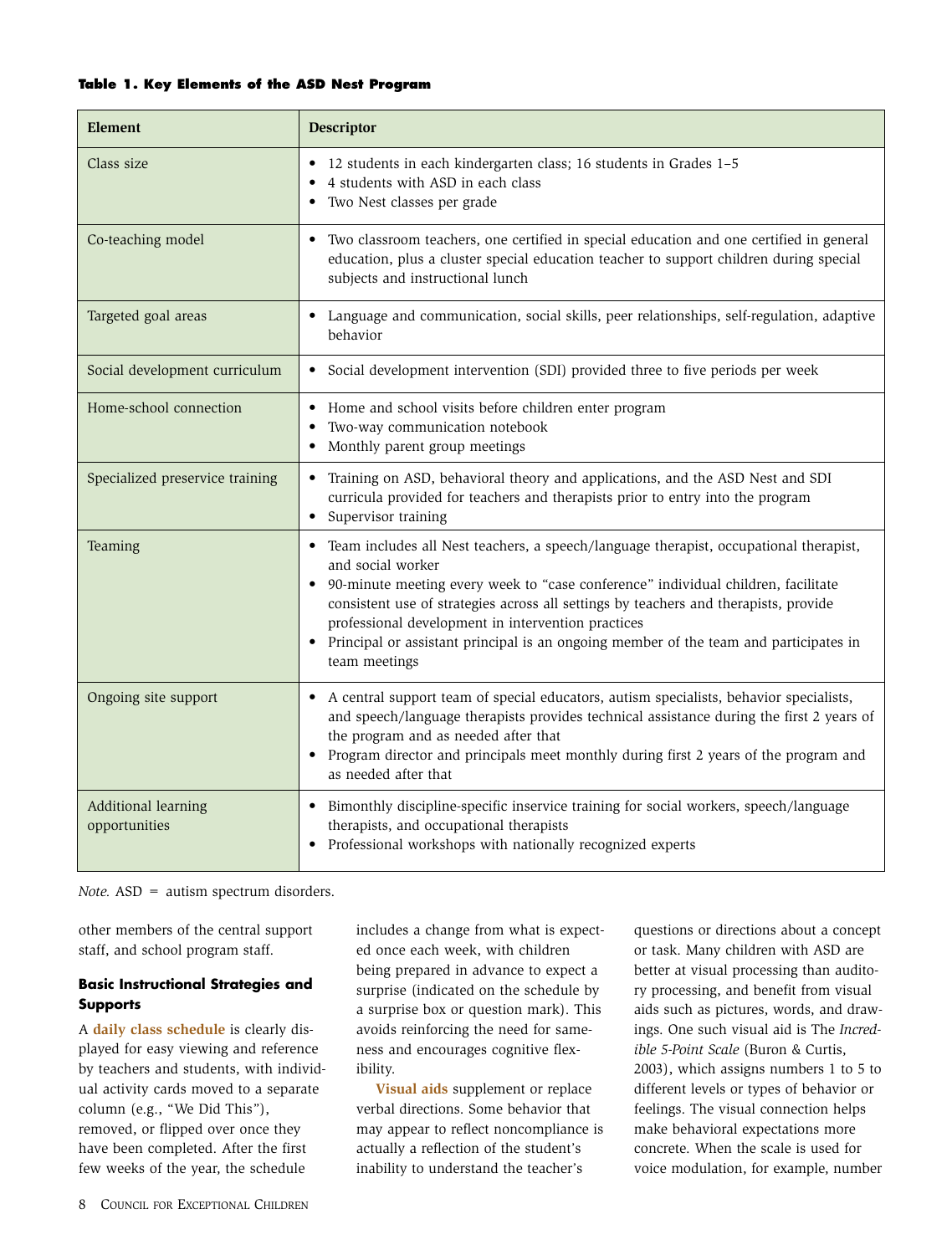5 might be listed as an *emergency voice*, number 4 as a *playground voice*, number 3 as a *classroom voice*, and so on. Visual aids also can reduce the need for teachers to constantly repeat classroom rules.

Children in the ASD Nest Program have **frequent opportunities for making choices** throughout the day. This practice serves several purposes, including increasing engagement and decreasing noncompliance—even when the choices are small ones ("What color marker do you want to use?" "Which story do you want to listen to first?"). Choice gives students a feeling that the classroom is their domain as well as the teacher's, and thus is a place where they belong and want to be. There is also evidence to support the value of utilizing preferred interests in increasing task engagement, attention, and the reduction of negative behavior (Boyd, Conroy, Mancil, Nakao, & Alter, 2007).

For many children with ASD, acquiring more appropriate social skills and behavior is a challenging task. Direct instruction alone, or modeling alone or with direct instruction, may be insufficient in helping some children on the spectrum master new behavior. When **role play**, first by

#### **Figure 1. Organization of the Classroom Environment**

Many children with ASD have difficulty with sensory processing and are highly susceptible to sensory overload. For this reason, early in the school year ensure that the classroom is not overwhelming:

- Display only those materials that are being used in a lesson or that are needed for ongoing reference. When you are no longer using materials for either one of these purposes, put them out of sight or turn them around so that only a blank surface is visible.
- Use drop cloths to cover shelves holding play items that may be distracting when those items are not to be used.
- Reserve one particular bulletin board or area of the room to display children's work and display only items that are relevant to current learning goals and objectives.
- Be mindful of the child's visual point of view: children should be able to easily view items to be used for reference. Consider the height, size, and distance of the display from where the children using these items sit.
- Clearly demarcate spaces for individual and group work, including learning centers.
- Set off a quiet area with a beanbag chair and tools for self-calming, such as headphones for listening and manipulatives.
- Avoid the clutter that may be created by unnecessary furniture and materials or poorly organized materials.

some mutual interest in each other. Then the adults assess the likelihood that the interaction will be mutually beneficial, with the typical child displaying a helping disposition. The teacher then facilitates the relationship

*The ASD Nest Program has made me a better principal. In addition to providing a quality education for children on the autism spectrum, the ASD Nest structure has improved the education of all students in my school. The best analogy I can give is this: The Nest program has acted like a big rock that is tossed into a pond. The excellent structures and strategies learned in this program have spread to include the entire school community. From the team meeting structure to the language and strategies of the Nest, we are a better school because of the ASD Nest program!*

*—Dolores Troy-Quinn, Principal, PS 186, Queens, NY*

adults, then by adults with children, and then by two or more children together, is added to the mix, many more children finally "get it."

**Peer supports**, in the form of peer buddies, are an important feature of the ASD Nest Program. There are 8 to 12 typically developing peers in each ASD Nest class. The first critical step in the process of implementing peer supports is identifying peers who display

by providing multiple opportunities for the children involved to interact (e.g., seating them next to one another, putting them together for paired reading, making them line partners, assigning them jointly to classroom jobs and errands) and by providing either formal training or informal guidance to the typical peer mentor on how to be most useful to his/her partner. Note that some children with ASD can also serve

as peer mentors in specific situations with appropriate guidance.

Recent literature supports the presence of sensory oversensitivity patterns (Hilton, Graver, & LaVesser, 2007; Minshew & Hobson, 2008) as well as underresponsive patterns (Baranek, David, Poe, Stone, & Watson, 2006; Rogers & Ozonoff, 2005) in individuals with ASD. Adults with ASD have provided expert advice on environmental modifications by describing how the environment may overwhelm their sensory systems (Grandin, 1995; Stillman, 2002; Williams, 1994). ASD Nest **classrooms are organized with sensory issues in mind**, particularly in the early part of the school year (see Figure 1). The ASD Nest Program's occupational therapists work in close collaboration with the classroom teachers to create a sensory environment that meets the needs of all children. Examples include modifying the room lighting by using nonfluorescent lights, using only some of the ceiling lights, dimming lights during selected activities, and keeping shades drawn on particularly sunny days; teaching and using the *Incredible 5-Point Scale*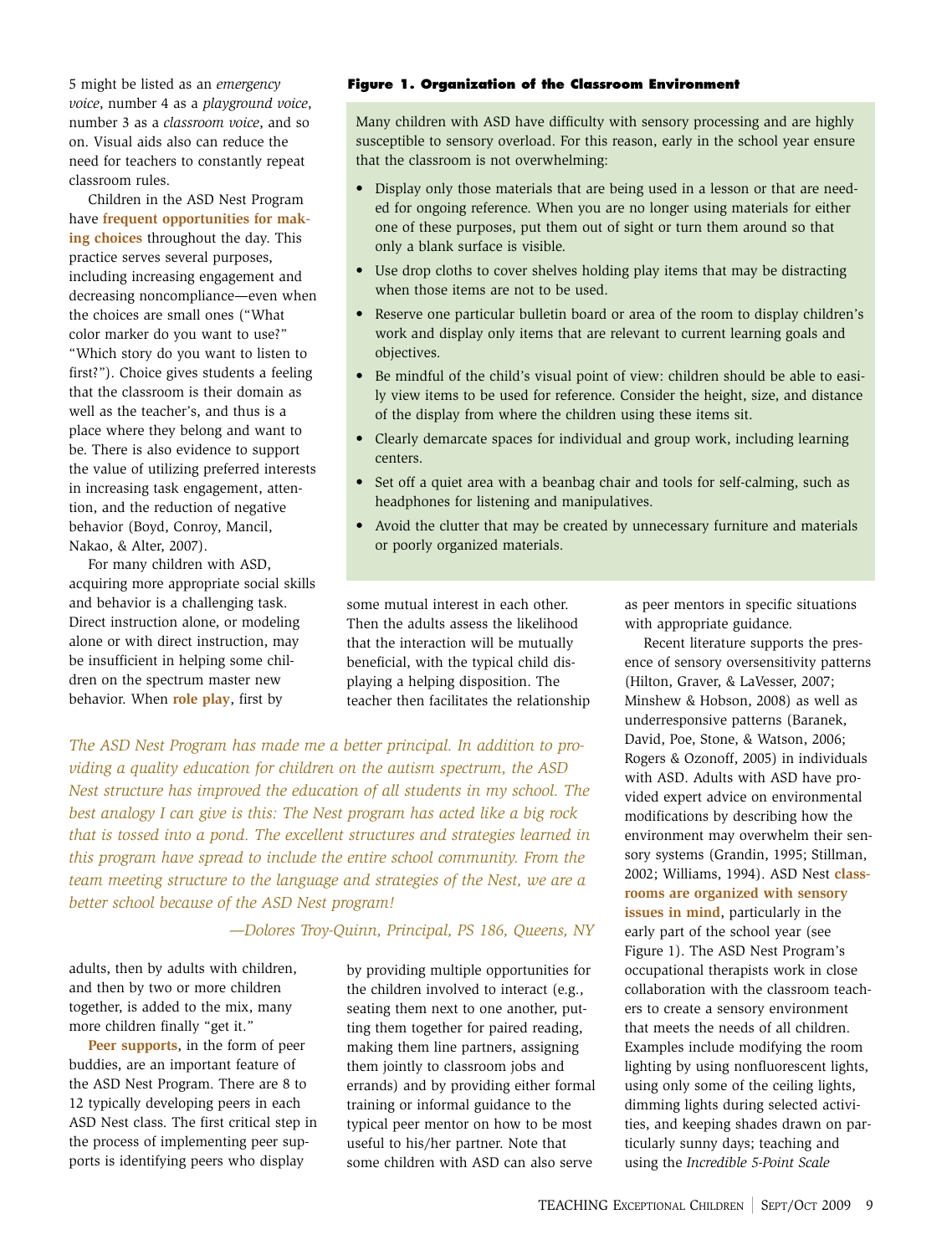#### **Individualized Behavior Supports**

- Priming
- Individual schedules
- Environmental modifications
- Movement activities
- Adaptive materials and equipment
- "Break" program and "help" card strategy
- Relaxation training

(Buron & Curtis, 2003) to keep the classroom from becoming very noisy; providing alternative activities during crowded, noisy ones; padding the bottom of chairs, movable furniture, and equipment with felt to minimize loud scraping noises; and priming students for fire drills or loud bells.

ASD Nest staffs provide reinforcement generously throughout the day by making a point to "**catch them being good**," responding to students' positive behavior or attempts to engage in more appropriate behavior. The schools also use classwide reinforcement systems. The basic standard applied to selection of such systems is that they do not have negative components (e.g., nothing earned by a child is ever retracted and no negative feedback is provided). Children do not get crosses for poor behavior; they get checks or stars or something else for doing or attempting to do what is expected.

#### **Individualized Behavior Supports**

Children with ASD have very individualized behavior needs that require a differentiated response. The strategies delineated previously represent measures to support learning and prevent behavioral problems; additional strategies (see box, "Individualized Behavior Supports") focus specifically on preventing and dealing with behavior that impedes learning and social relationships.

**Priming**, or preparing the child in advance for new activities or situations, is important in all programs that include children on the autism spectrum, as dealing with new situations is challenging for all such children. However, it is absolutely essential to preventing "meltdowns" in some children with ASD. ASD Nest classrooms use both individual and group priming.

**Individual schedules** provide children with built-in breaks at particular points of the day or highlight, for children with a strong "need to know," exactly when special individual activities will take place. Individual schedules are faded out when the child feels less anxious about the school environment and his place in it.

In addition to classroom modifications that can be instituted universally, ASD Nest classrooms implement individual **environmental modifications**. For example, a child who is particularly sensitive to light is seated away from where the sun is brightest; dividers or study carrels (or adjusted seat placements) separate the overresponsive child from distractions during more demanding tasks; the child with auditory sensitivities uses headphones to block out loud or disruptive noises or to minimize auditory distractions during tasks that require concentrated attention.

Teachers in ASD Nest classrooms identify and provide **additional movement activities** for children with heightened movement needs, both within and out of the classroom. They also use **adaptive materials and equipment** such as weighted/huggy vests, Sit-o-Disc and other seat cushions, fidget toys, and snacks that require increased chewing supports children with heightened sensorymotor needs.

In the **"break" program and "help" card strategy**, students can use a "help" card if they cannot successfully carry out an assignment or task on their own. They also are taught to monitor their feelings of distress and request a break when they are close to becoming overwhelmed. **Relaxation training** is taught to all students but particular care is taken to teach children with higher stress levels how to engage in individual relaxation activities to prevent impeding behavior.

#### **Social Development Intervention (SDI)**

In addition to the core curriculum strategies in the ASD Nest classrooms, the program utilizes a social development intervention (SDI) curriculum that incorporates the concepts and practices described by Gutstein and Sheely (2002) and Winner (2007), along with other social-cognitive approaches. The SDI curriculum was developed over the past 5 years by Susan Brennan, a speech/language pathologist who has been working in the ASD Nest program since the pilot program began in 2003, in collaboration with two ASD Nest teachers, Lauren Hough and Karen Engel (Brennan & Engel, 2007; Brennan & Hough, 2008).

SDI focuses on social communication, social problem solving, social skills, and pragmatic language development, and aims to promote the development of intrinsically motivated social interaction across environments. A focused SDI period of 45 minutes is delivered to the four children in each ASD Nest class five times a week at the kindergarten level and three times a week in the other grades. These SDI focused periods are planned and coordinated by the speech/language therapist, working with the teachers and occupational therapist. The classroom teachers implement SDI curriculum components (see Table 2) to promote generalization.

#### **Initial Outcomes**

Program evaluation of the ASD Nest program is ongoing. Initial qualitative and quantitative data provide evidence of an effective program that is addressing parent concerns, with successful academic, social, and behavioral outcomes. In pre- and posttest interviews, 36 parents reported satisfaction with the ASD Nest program, specifically in the areas of (a) addressing problematic behaviors, (b) improving prosocial behaviors, and (c) successful intervention for sensory sensitivities. Teacher ratings of behavior reflected significant changes ( $p < .05$ ) in pre- and posttesting of a small  $(n = 31)$  cohort, including decreased aggression, increased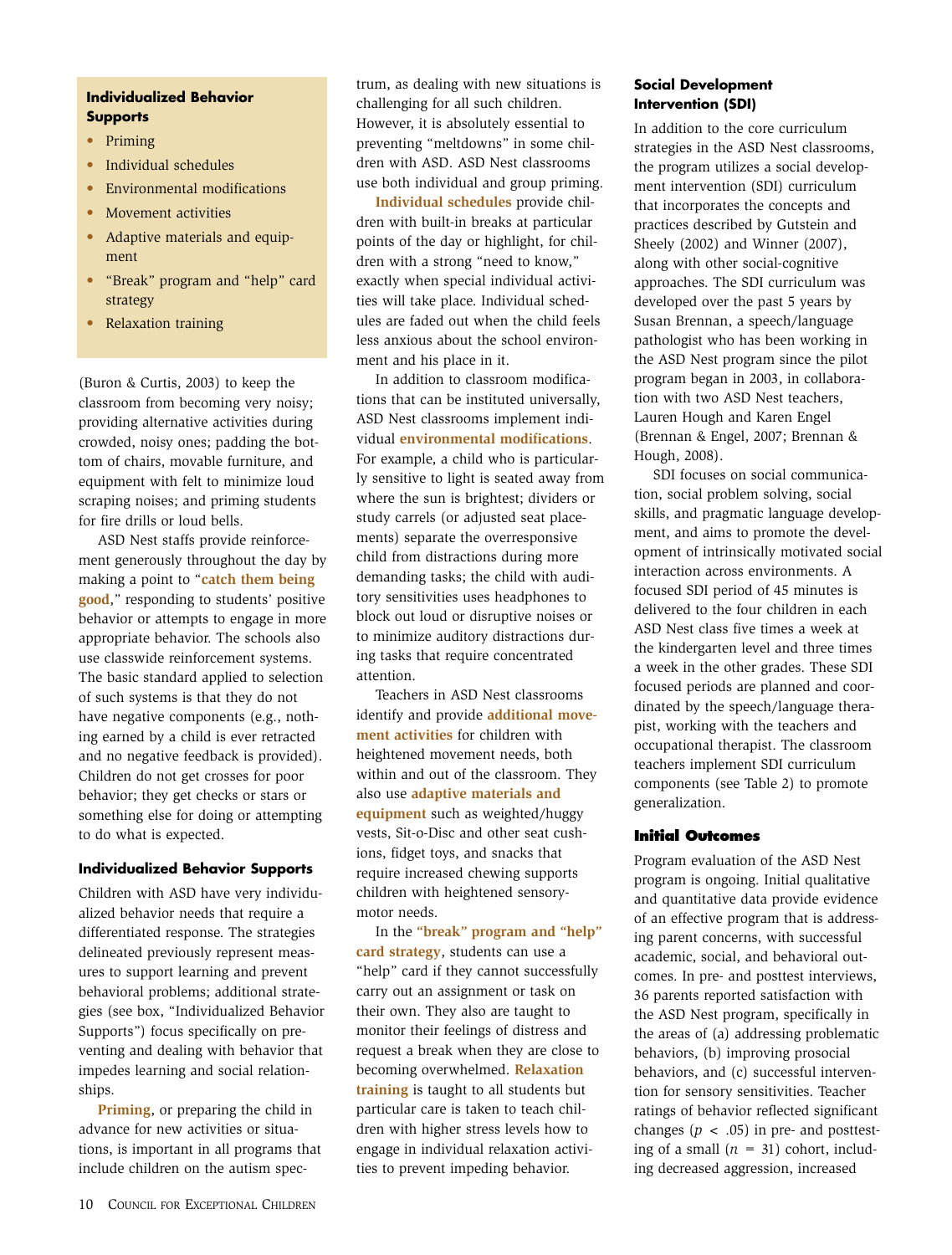### **Table 2. Key Elements of Social Development Intervention (SDI)**

| Element                                                  | <b>Descriptor</b>                                                                                                                                                                                                                                                                                                                                                                                                                                                                                                    | <b>Sample Activity</b>                                                                                                                                                                                                                                                                                                                                                                                                                                                                                                                                                    |
|----------------------------------------------------------|----------------------------------------------------------------------------------------------------------------------------------------------------------------------------------------------------------------------------------------------------------------------------------------------------------------------------------------------------------------------------------------------------------------------------------------------------------------------------------------------------------------------|---------------------------------------------------------------------------------------------------------------------------------------------------------------------------------------------------------------------------------------------------------------------------------------------------------------------------------------------------------------------------------------------------------------------------------------------------------------------------------------------------------------------------------------------------------------------------|
| Experience<br>sharing                                    | SDI promotes engagement and interaction,<br>encouraging students to function in dynamic<br>learning exchanges and social interactions where<br>information is new and the gathering and sharing<br>of information is essential.                                                                                                                                                                                                                                                                                      | Build a "we-fort": Assign roles that together are needed<br>to complete the structure, thereby encouraging commu-<br>nication. As a team activity, name the fort and take a<br>picture to encourage shared memory. Knock it down<br>together.                                                                                                                                                                                                                                                                                                                             |
| Language<br>comprehension                                | SDI addresses how we comprehend language, use<br>it to express ourselves, understand the hidden<br>rules and another's perspective. An intrinsic piece<br>of SDI is an educator's awareness of pragmatic<br>language weaknesses, as well as the educator's<br>own use of language.                                                                                                                                                                                                                                   | Person of the Week or Friendship Tree (Winner, 2005):<br>Tell the children to find out as much as they can about<br>a peer. They should collect information throughout the<br>week and put it on the tree or in a "friend file."<br>Encourage information gathering and question asking<br>through indirect prompts (e.g., declarative language,<br>modeling). Use the information to highlight perspective<br>taking.                                                                                                                                                    |
| Problem<br>solving                                       | Throughout the school day, SDI promotes flexibil-<br>ity in problem solving in both academic and<br>social domains. SDI demystifies the problem-<br>solving process, encourages it as a challenge,<br>and makes the goal of problem solving seem<br>attainable.                                                                                                                                                                                                                                                      | Brainstorming: Present a variation of a familiar project.<br>Some materials will be missing and some will be<br>different. The familiar activity must be completed in<br>one period. Help the children brainstorm three possible<br>solutions and choose one to try out.                                                                                                                                                                                                                                                                                                  |
| Social<br>cognition                                      | Social cognition or social thinking allows the stu-<br>dent with ASD to use a strength (thinking) to<br>overcome a challenge (social rules). In Grades<br>K-2, we primarily model and encourage social<br>thinking through the use of vocabulary, and we<br>model and highlight situations that require us to<br>think about others. Literature is a great way to<br>model these concepts, incorporating them into<br>character and story discussions. In Grades 3 and<br>up we teach social thinking more directly. | Social Detective Agency: Students study photographs,<br>illustrations from familiar literature, and movie clips,<br>collecting clues to make "smart guesses" about what<br>people/characters might be thinking, feeling, and<br>planning. Students learn to interpret nonverbal cues<br>such as eye direction, facial expressions, and body lan-<br>guage, and explore how to use this information to<br>make social inferences.                                                                                                                                          |
| Flexibility/<br>self-regulation                          | The student with ASD can be very rigid and<br>inflexible, leading to difficulties solving problems,<br>relating to others, and thinking socially. We incor-<br>porate the idea of flexibility and self-regulation<br>into our younger students' days by modeling,<br>using basic flexibility vocabulary, and highlight-<br>ing. In third grade we introduce Superflex®<br>(Madrigal & Winner, 2008), a flexibility/self-<br>regulation program.                                                                      | Identify Your Team of "Unthinkables": Help the children<br>identify their Unthinkables, the characters that get in<br>the way of being good social thinkers. The Unthink-<br>ables are the enemies of Superflex (e.g., Rockbrain,<br>Topic Twistermeister), that we can defeat if we train<br>ourselves to recognize when we are being inflexible<br>and what strategies we need to use to defeat them<br>(Madrigal and Winner, 2008).                                                                                                                                    |
| Incorporating<br>strengths and<br>preferred<br>interests | SDI makes use of the many strengths and inter-<br>ests of students with ASD. Rather than banning<br>preferred interests from the classroom, we capital-<br>ize on them to help organize these interests into a<br>student's thinking.                                                                                                                                                                                                                                                                                | Clubhouse: Provide each child with an individual ses-<br>sion with the therapist during which he/she creates a<br>clubhouse based on his or her special interest. The<br>child decides on a password needed to enter the club-<br>house, and a game or activity to play. After considering<br>the knowledge and interests of the other students<br>(perspective taking), the child leads the session, with<br>the therapist taking pictures. Students add information<br>to their Friendship Tree or "friend files" to help them<br>think about the other children later. |

*Note.* ASD = autism spectrum disorders.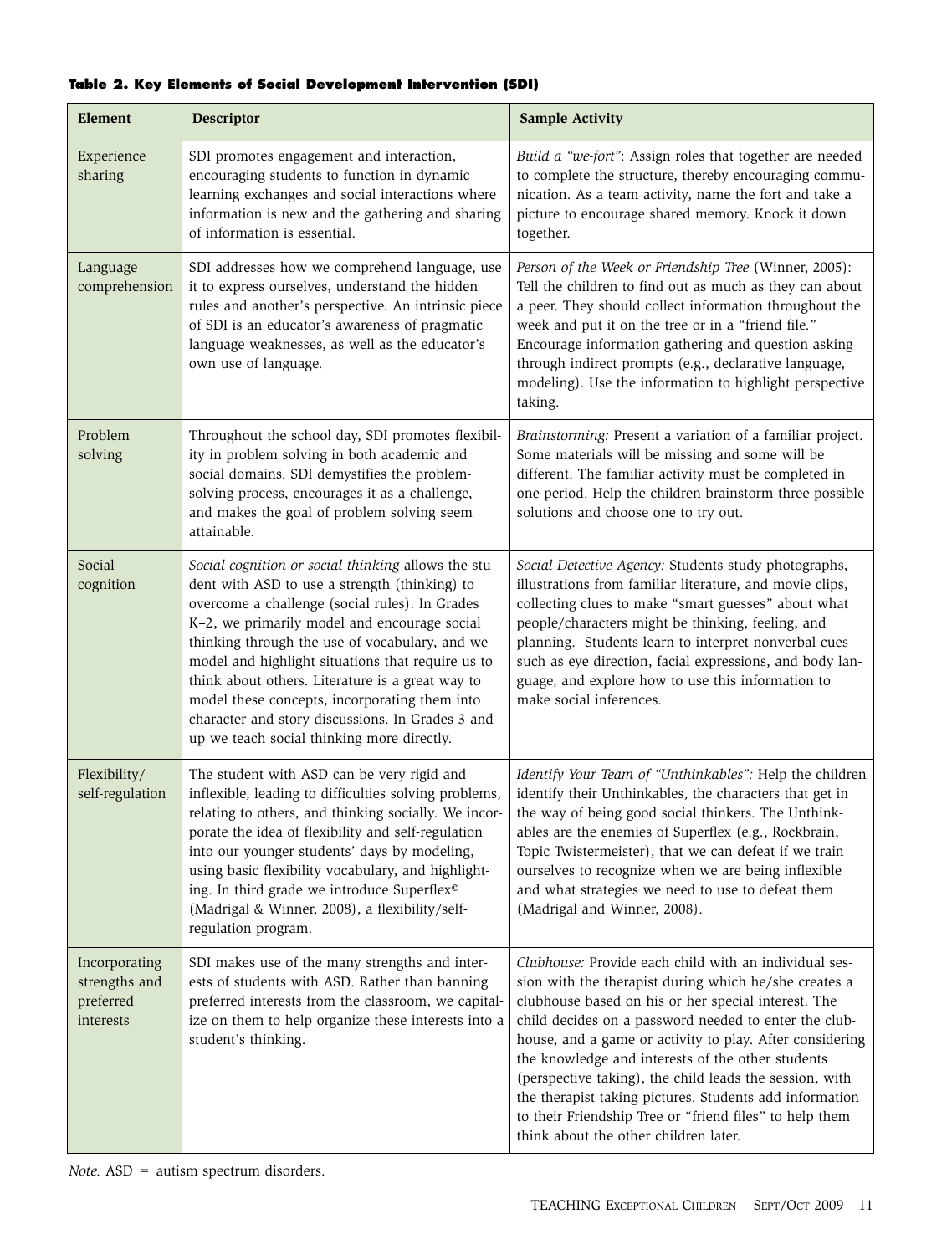social initiation, and improved relationships with peers. All students in this cohort demonstrated mastery of academic goals and advanced to the next grade level in an ASD Nest classroom. A more extensive research project is currently underway to systematically examine the impact of the ASD Nest

major service gap in New York City's public school system for higher functioning children on the autism spectrum. In the process, all involved have earned gratitude from families of those children. The success of the ASD Nest Program is due in large part to avoiding a rapid, large-scale expansion of

*I'm only now realizing the full value of the Nest program. Through the NEST program, my son developed a level of comfort and dependable friendship with a group of real peers. Without the program this would not be happening; he would be more or less isolated over the summer except for formal camp-type sessions and even within these he might not really interact with other children. He has a sense of belonging that he would not otherwise have. Had he not been in the Nest Program my guess is he would have more or less floated from class to class through the year without necessarily making sustainable connections.*

*—Joy Messer, Parent of 6th Grade ASD Nest Student*

on academic, behavioral, social, and self-regulation abilities.

#### **Final Thoughts**

There are many barriers that can impact the implementation of a program like ASD Nest in a large school system. These include funding issues in times of budget cuts that could endanger essential program supports; hiring staff late in the summer so that they do not receive training prior to the beginning of the school year; selecting inappropriate staff; and a lessening of dedication to the core elements of the model. To date, these barriers have been largely avoided or overcome, and the program has been able to fill a

#### **Additional Resources**

- Autism and Asperger Syndrome Publishing Resources www.asperger.net
- Positive Behavioral Supports http://www.pbis.org
- Social Thinking www.socialthinking.com
- Relationship Development Intervention www.rdiconnect.com
- Sensory Processing www.spdnetwork.org

the program; strong support from principals of schools that have incorporated the program; and continuous implementation of new inservice training and support components for staff, administrators, and parents.

#### **References**

- Baranek, G. T., David, F. J., Poe, M. D., Stone, W. L., & Watson, L. R. (2006). Sensory experience questionnaire: Discriminating sensory features in young children with autism, developmental delays, and typical development. *Journal of Child Psychology and Psychiatry, 47*, 591–601.
- Boyd, B. A., Conroy, M. A., Mancil, G. R., Nakao, T., & Alter, P. J. (2007). Effects of circumscribed interests on the social behaviors of children with autism spectrum disorders. *Journal of Autism and Developmental Disorders, 37*, 1550–1561.
- Brennan, S., & Engel, K. (2007). *Introduction to social development intervention and relevant goal descriptions*. Unpublished manuscript.
- Brennan, S., & Hough, L. (2008). *Social development intervention guideposts for the ASD nest program*. Unpublished manuscript.
- Buron, K. D., & Curtis, M. (2003). *Incredible 5-point scale: Assisting students with autism spectrum disorders in understanding social interactions and controlling their emotional responses*. Shawnee Mission, KS: Autism Asperger Publishing.
- Centers for Disease Control and Prevention. (2007). *Prevalence of—autism spectrum disorders—Autism and developmental disabilities monitoring network, 14 sites,*

*United States, 2002*. MMWR SS 2007; 56(SS-1)(2). Washington, DC: Author.

- Cohen, S., & Bleiweiss, J. D. (2007). *Guideposts for staff of ASD nest classrooms.* Unpublished manuscript.
- Crimmins, D., Farrell, A. F., Smith, P. W., & Bailey, A. (2007). *Positive strategies for students with behavior problems.* Baltimore: Brookes.
- Durand, V. M., & Hieneman, M. (2008). *Helping parents with challenging children: Positive family intervention facilitator guide.* New York: Oxford University Press.
- Grandin, T. (1995). *Thinking in pictures and other reports of my life with autism*. New York: Vintage Books.
- Gray, C. (2000). *The new social story book: Illustrated edition.* Arlington, TX: Future Horizons.
- Gutstein, S. E., & Sheely, R. K. (2002). *Relationship development with young children: Social and emotional development activities for Asperger syndrome, autism, PDD and NLD.* London: Jessica Kingsley Publishing.
- Hilton, C., Graver, K., & LaVesser, P. (2007). Relationship between social competence and sensory processing in children with high functioning autism spectrum disorders. *Research in Autism Spectrum Disorders, 1*, 164–173.
- Lord, C., & McGee, J. P. (Eds). (2001). *Educating children with autism*. Washington, DC: National Academies Press.
- Madrigal, S., & Winner, M. G. (2008). *Superflex: A superhero social thinking curriculum*. San Jose, CA: Think Social Publishing.
- Minshew, N. J., & Hobson, J. A. (2008). Sensory sensitivities and performance on sensory perceptual tasks in high-functioning individuals with autism. *Journal of Autism and Developmental Disorders, 38,* 1485–1498.
- Myles, B. S. (2005). *Children and youth with Asperger syndrome: Strategies for success in inclusive settings.* Thousand Oaks, CA: Corwin Press.
- Myles, B. S., Trautman, M. L., & Schelvan, R. L. (2004). *The hidden curriculum: Practical solutions for understanding unstated rules in social situations.* Shawnee Mission, KS: Autism Asperger Publishing.
- Rogers, S. J., & Ozonoff, S. (2005). Annotation: What do we know about sensory dysfunction in autism? A critical review of the empirical evidence. *Journal of Child Psychology and Psychiatry, 46,* 1255–1268.
- Stillman, W. (2002). *Demystifying autism: A humanistic introduction to parents, caregivers and educators*. London: Jessica Kingsley Publishing.
- Strain, P. S., & Bovey, E. H. (2008). *LEAP: Learning experiences, an alternative program for preschoolers and parents*. In J.